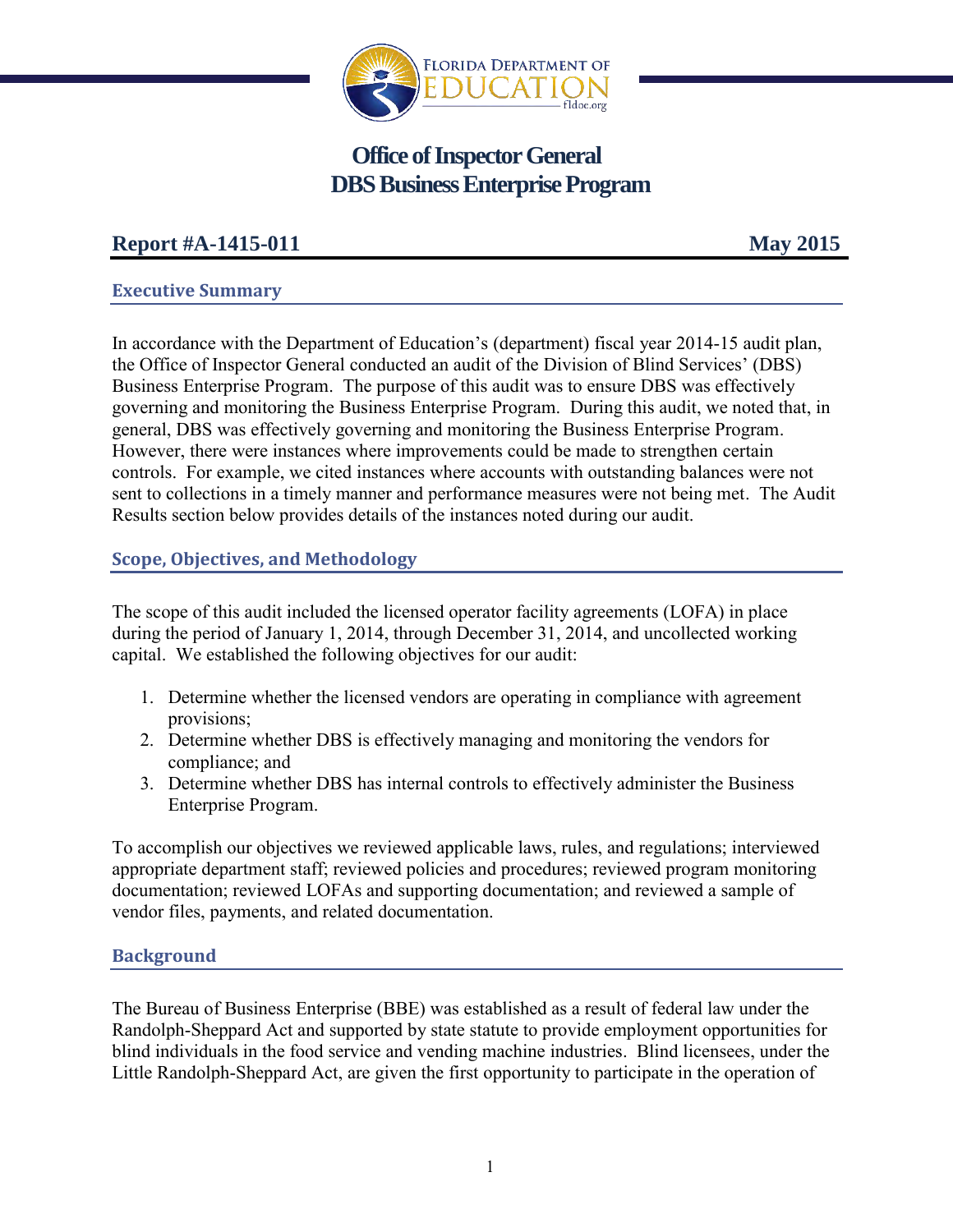vending stands on all Florida state properties acquired after July 1, 1979, when such facilities are operated under the supervision of the Florida Division of Blind Services.

BBE's mission is "to provide people who are legally blind with rewarding and profitable entrepreneurial ventures, broaden their economic opportunities, and invigorate all blind people to be self-supporting, while dispelling misconceptions about blind people by showcasing their abilities." The BBE administers one of the largest vending and food service programs operated by people who are legally blind in the United States. Job opportunities include snack bar, cafeteria, highway vending machines, and non-highway vending. For the period of January 1, 2014, through December 31, 2014, there were 146 facilities, including 1 training facility, operated by 121 licensed vendors.

BBE provides vendors with initial working capital, consisting of inventory, cash, and coin necessary for conducting business, for each facility operated. The working capital is an asset of the BBE. Inventory is taken when a vendor enters into a LOFA and then again when a vendor exits a LOFA. When leaving the facility, the exit inventory sometimes results in a working capital overage or shortage. If there is an overage, BBE pays the vendor the amount owed to them. If there is a shortage, the vendor is responsible to pay BBE the amount owed. If the vendor does not pay the balance, the account will be turned over to the Department of Financial Services (DFS) for collection. A vendor may elect to reduce his or her working capital obligation by paying it down or paying it in full while operating the facility.

## **Audit Results**

Finding 1: DBS did not send accounts with outstanding balances to collections in a timely manner.

Article IV, section (D) (6) (ii) of the LOFA states, "Upon termination of this Agreement, the parties or their designated representatives shall conduct or cause to be conducted an exit inventory record of which shall be provided to the Licensee and Licensor. If the cost basis of the exit inventory is greater than the cost basis of the initial inventory, the Licensor shall forthwith submit to the Licensee a check in the amount of the difference. If the cost basis of the exit inventory is less than the cost basis of the initial inventory, the Licensee shall forthwith submit to the Licensor a check in the amount of the difference."

The procedures of the department comptroller state that each unit should attempt to collect for 90 days. The attempt can consist of letters, phone calls, or emails. If there is no resolution with the debtor, the debt collections request spreadsheet is updated and the encrypted file is uploaded to the collection agency's FTP site.

Section 17.20 (3)(a), Florida Statutes (F.S.), states, "No later than 120 days after the date on which the account or other claim was due and payable, unless another period is approved by the Chief Financial Officer, and after exhausting other lawful measures available to the agency, each agency shall report the delinquent accounts receivable as directed by the Chief Financial Officer to the appropriate collection agency for further action, excluding those agencies that collect delinquent accounts pursuant to independent statutory authority."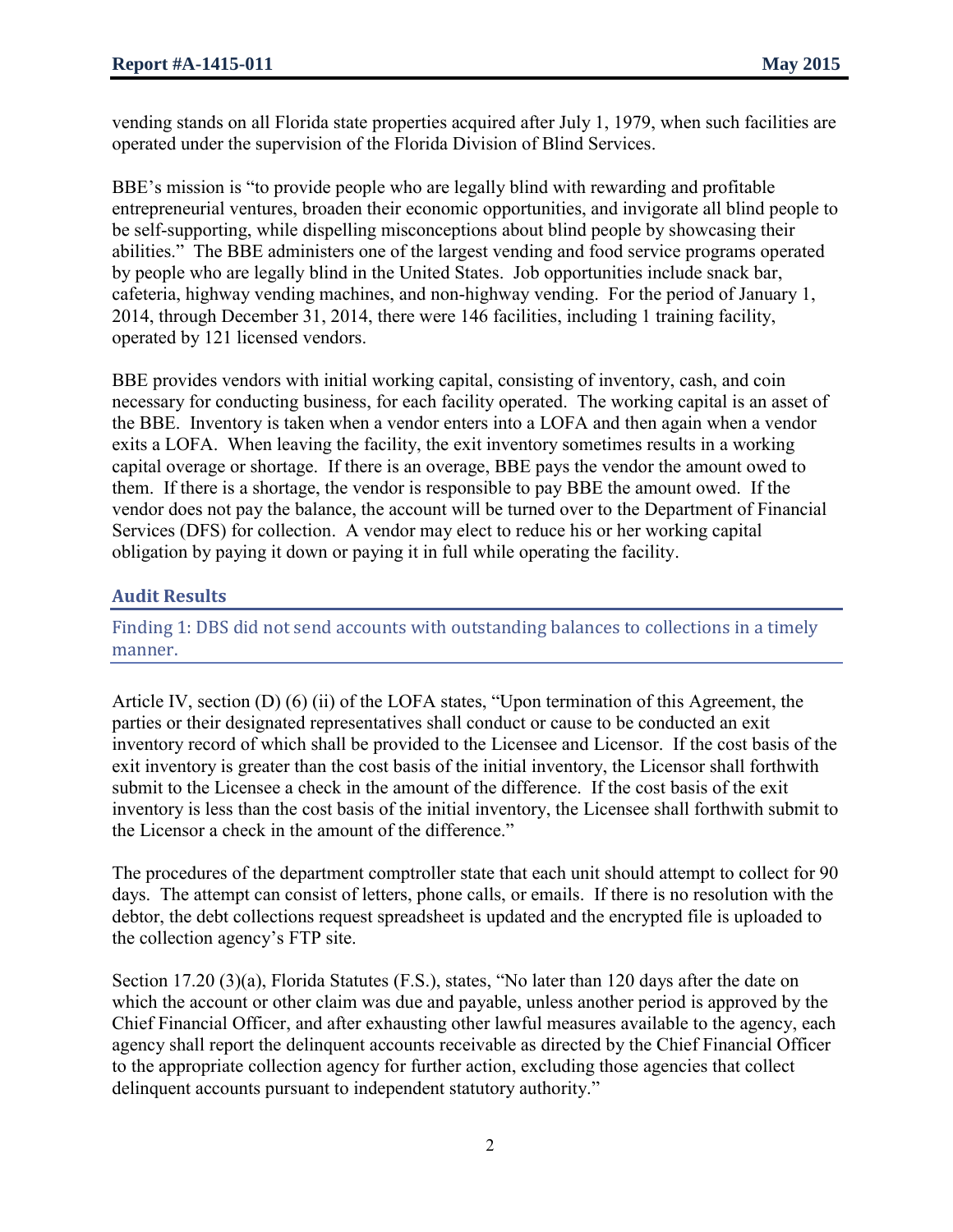BBE must make attempts to collect the amount due prior to submitting it to the Chief Financial Officer at DFS. The process generally followed is to send three delinquent letters to the former vendor requesting payment. BBE has the authority to enter into a binding repayment plan with vendors to recover assets from non-receipt of working capital and set-aside levy shortages. BBE provides a repayment plan to the vendors along with the delinquent letter. The vendor may choose to sign the repayment plan or make payment in full. Noncompliance with the rate or amount agreed upon shall nullify the repayment agreement and any remaining balance shall immediately be considered due in full.

BBE provided documentation of former licensed vendors who owed monies to BBE dating back to 2002. As of December 2014, there were 92 former vendors with 128 terminated LOFAs who owed monies to the department. We reviewed the dates delinquent letters were sent to vendors with outstanding balances in order to determine if letters were sent in a timely manner. It was determined letters were not sent to those vendors with outstanding balances until 12/21/2010. The time between the LOFA expiration and the first letter ranged from 1 day to 110 months. The time between the first letter and follow-up letter ranged from 12 days to 8 months, and the time between the follow-up letter and the final letter ranged from 22 days to 15 months.

BBE's repayment plan database consisted of 11 vendors who were said to be on a repayment plan with BBE. Five of these vendors had not signed a repayment plan or made any payments toward their outstanding debt. The remaining six vendors made payments on their balances totaling \$6,704.42 as of December 31, 2014. Only two of these six vendors had actually signed the repayment plan.

When vendors do not respond to BBE's attempts to collect monies owed, staff from BBE forwards the account information to the DBS fiscal office. The fiscal office then sends the collection request to Revenue Management within the department's comptroller office, where the collection requests are then reported directly to the collection agency with a copy of the list going to DFS. If monies are collected, the department receives a report from the collection agency in addition to the payment less the collection fee. Section 95.11, F.S., limits legal or equitable action on a contract obligation or liability founded on a written instrument to within five years. BBE only submitted 18 (14%) of the 128 terminated LOFAs to Revenue Management for collections. No monies were collected for the 18 terminated LOFAs submitted to Revenue Management, and the department wrote off 17 due to the statute of limitations.

The amount owed to BBE from former vendors totaled \$449,047.62 for the period of 2002 through December 31, 2014. The total amount unrecoverable due to bankruptcy or death totaled \$64,155.60 leaving a recoverable total of \$384,892.02. The total amount written off by Revenue Management due to the statute of limitations was \$62,468.02, leaving an outstanding balance of \$322,424.00. The remaining unpaid balance is reflected in the table on the next page and is then divided between LOFAs exceeding the five-year statute of limitations and the LOFAs that have not yet exceeded the five-year mark.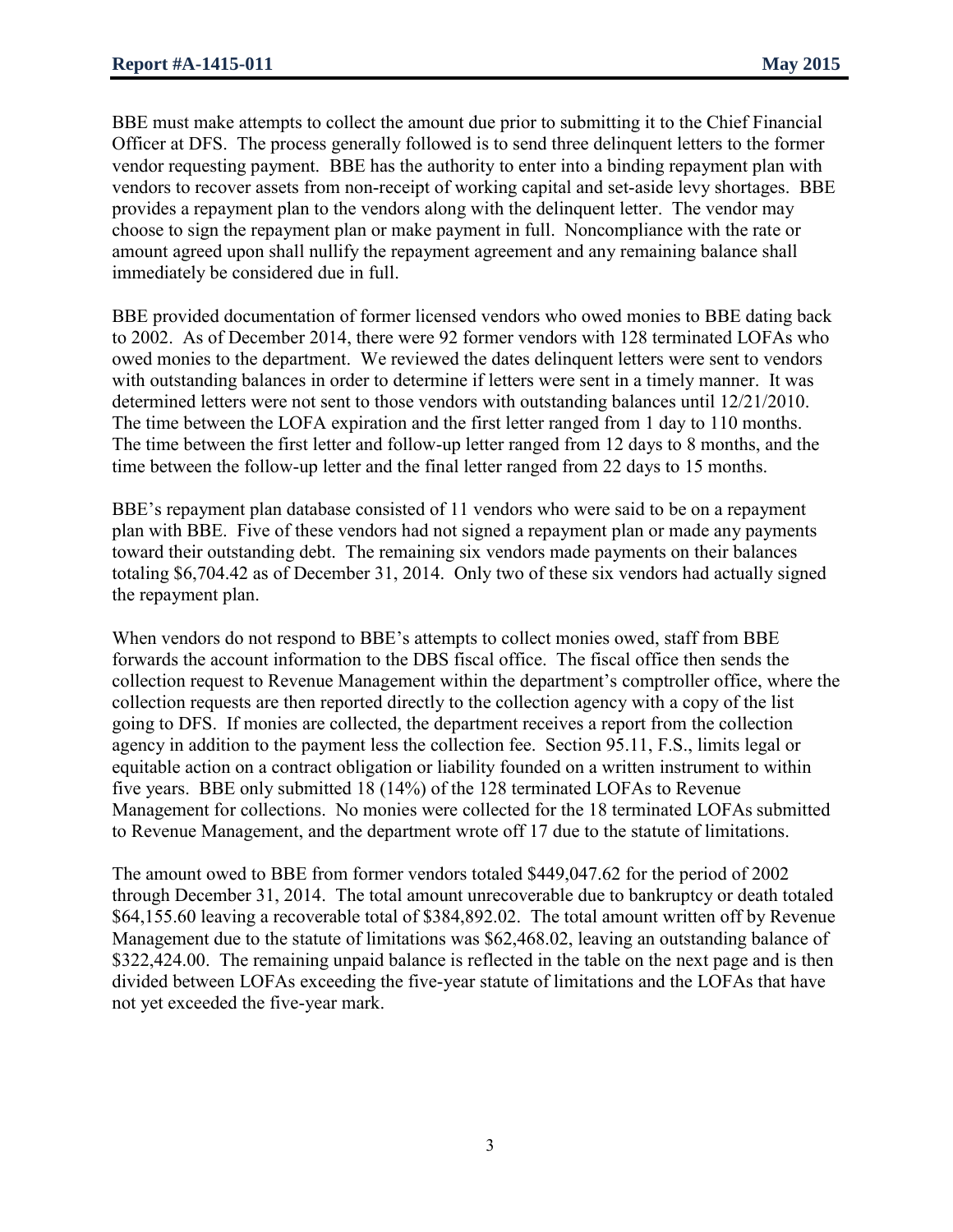|                                               | No. of LOFAs | Amount          |
|-----------------------------------------------|--------------|-----------------|
| <b>Total Owed</b>                             | 128          | \$449,047.62    |
| Unrecoverable due to bankruptcy or death      | 19           | $-$ \$64,155.60 |
| Written off due to statute of limitations     | 17           | $-$ \$62,468.02 |
| <b>Total Remaining Owed</b>                   | 92           | \$322,424.00    |
|                                               |              |                 |
| Total Remaining Owed greater than 5 years old | 61           | \$218,252.60    |
| Total Remaining Owed less than 5 years old    | 31           | \$104,171.40    |

#### Unpaid Balance 2002 through 2014

There were no written DBS policies and procedures in place governing the collections process. As a result, delinquent letters requesting payment on the outstanding balances were not sent in a timely or consistent manner; terminated LOFAs with outstanding balances were not being sent to collections in a timely manner; vendors were incorrectly placed in the BBE repayment plan database; and the list of BBE outstanding balances was not accurate or tracked appropriately.

#### *Recommendation*

We recommend DBS develop and implement policies and procedures to govern the collections process, to include establishing timelines for sending delinquent letters, requiring the submission of delinquent accounts to the collection agency, and ensuring repayment plans and outstanding balances are accurately tracked. We also recommend DBS make collection efforts for those accounts that have not yet exceeded the statute of limitations.

## *Management Response*

DBS agrees with the recommendations to develop and implement policies and procedures to better govern the collections process. DBS will determine specific process steps and update appropriate BBE policies and procedures manuals, documents, forms, and collections tracking spreadsheets. The new process will be developed and communicated to all stakeholders before implementation. Renewed collection efforts will be made on delinquent accounts that have not exceeded the statute of limitations.

## Finding 2: Performance Measures are not being met by the division

The Long Range Program Plan (LRPP) for the department contains three approved performance measures for state fiscal years (FY) 2013-2015 that relate to BBE vendors. DBS must make the assessment, as well as explanations and recommendations for future performance goals, available to the legislature by September  $30<sup>th</sup>$  of each year.

The performance measures are listed on the following page: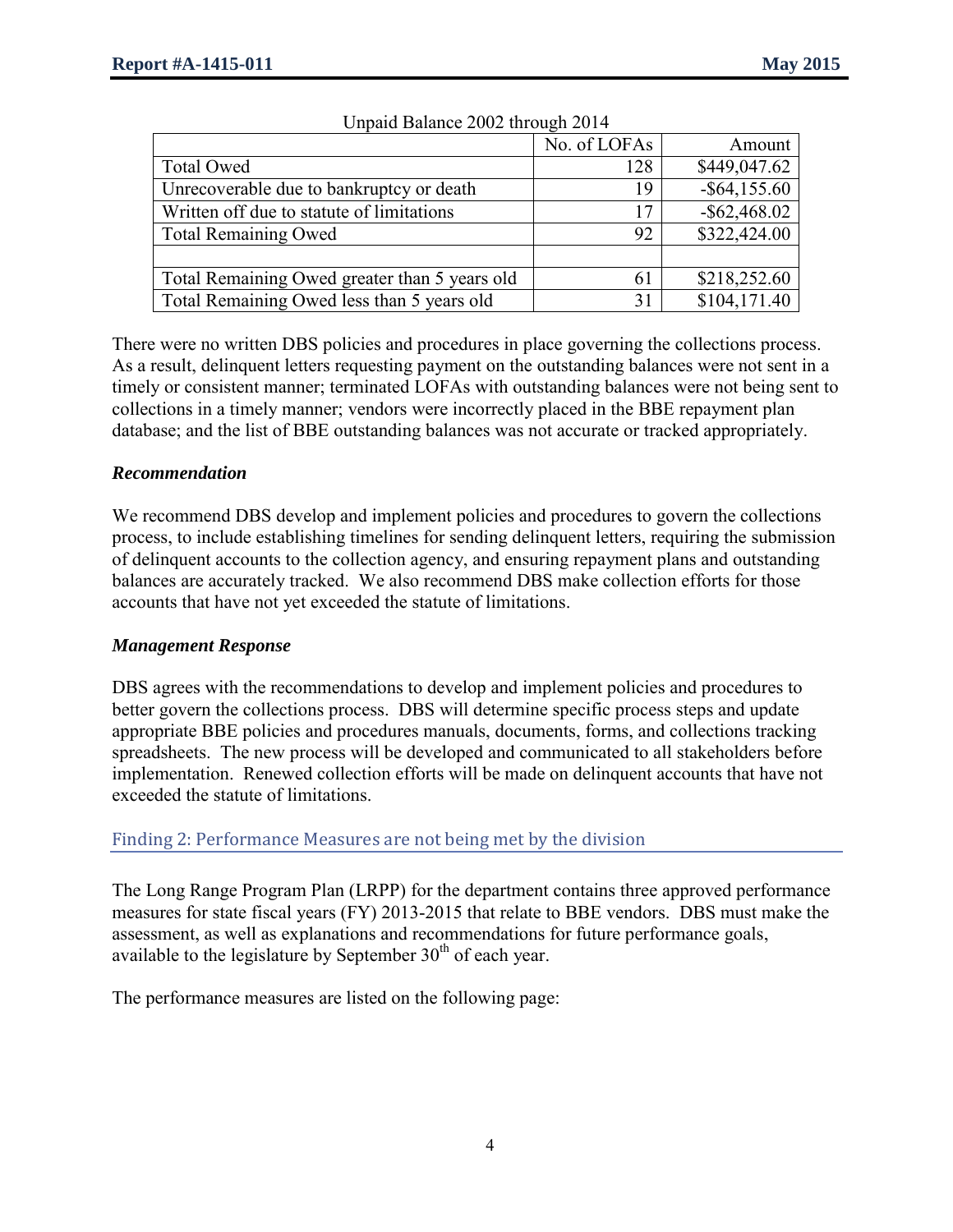| Approved Performance Measures for state FY 2014-15           | Approved Prior Year Standard state FY<br>2013-2014 (Numbers) |
|--------------------------------------------------------------|--------------------------------------------------------------|
| Number of blind vending food service facilities<br>supported | 153                                                          |
| Number of existing food service facilities renovated         |                                                              |
| Number of new food service facilities constructed            |                                                              |

For state FY 2013-2014, DBS reported 144 blind vending food services were supported, which is 9 facilities (5.88%) less than the approved standard of 153. BBE found it necessary to consolidate a number of facilities to ensure financial viability and therefore recommended the standard be adjusted to a more reasonable goal of 145. The standard of supporting153 facilities has been the approved standard for more than ten years. DBS submitted multiple requests to change this standard. In state FY 2010-2011 they requested to decrease the number of facilities supported to 152. For state FY 2011-2012, DBS requested the standard be decreased to 150, and for state FY 2012-2013 DBS requested the standard to be decreased to 145. None of the requests have been approved by the legislative budget commission. Vendor facilities supported during the period of January 2014 through December 2014 totaled 146 facilities, including one training facility.

For state FY 2013-2014, DBS reported four existing food service facilities were renovated, one less than the approved standard of five for the LRPP. Based on program need and the availability of funds, BBE was only able to renovate four facilities. Documentation provided for the period of January 2014 through December 2014 showed that two facilities renovated in March 2014 were erroneously excluded from the FY 2013-2014 LRPP report. If DBS had included these renovations in the LRPP report, the assessment would have reflected this goal as being met for FY 2013-14. Eight renovations were completed during the 2014 calendar year, totaling \$65,665.88. As of December 31, 2014, DBS has performed two of the five renovations needed in order to meet the standard for state FY 2014-2015.

DBS reported seven facilities constructed for the state FY 2013-2014 LRPP, two more than the approved standard of five. Documentation provided by BBE indicated that nine facilities had been constructed during the period of January 2014 through December 2014, totaling \$263,768.23. As of December 31, 2014, DBS has constructed two of the five new facilities needed in order to meet the standard for state FY 2014-2015.

The DBS Vocational Rehabilitation state plan for federal fiscal year (FYY) 2014 states, "Three years ago it was determined that one of the most important measurements of a successful BBE program would be the percentage of recently licensed vendors staying at their first facility for at least 12 months. This would demonstrate that training adequately prepared new licensees to start at a facility and stay for at least 12 months. It was also believed that it would be a good indicator of the individual's perseverance and on-the-job skills development." There is not a specific goal listed for this measurement. The identified strategy is to increase successful job outcomes in the BBE Program.